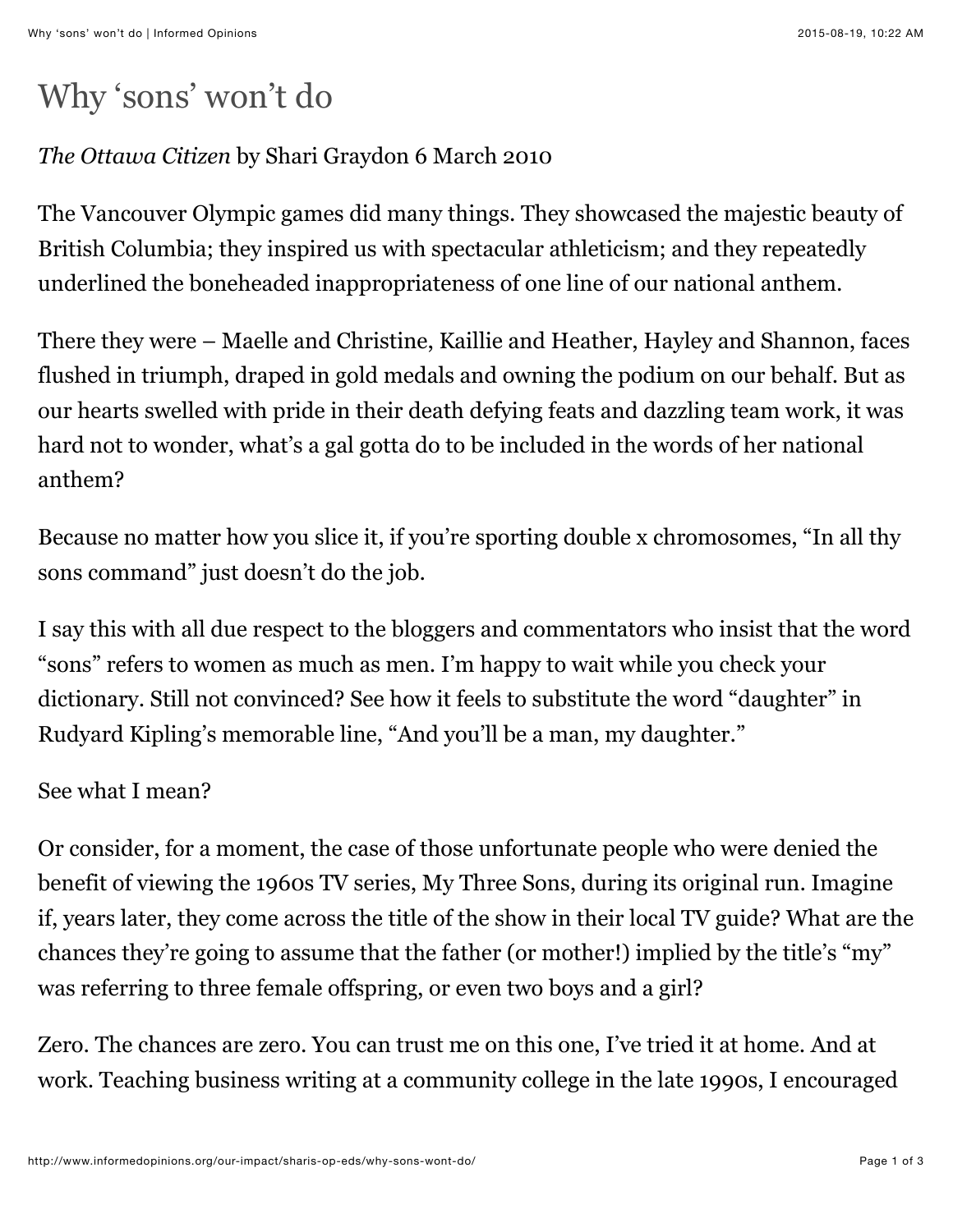Why 'sons' won't do | Informed Opinions 2015-08-19, 10:22 AM

hundreds of students to embrace the power of precise language. Every year I'd invite my classes to close their eyes and picture an image to accompany Robert Browning's famous words: "Man's reach must exceed his grasp, or what's a heaven for?"

When I quizzed them afterwards about the image that had popped into their heads, male and female students alike typically described one of three things: a) some guy in a suit climbing a corporate ladder; b) a major basketball star shooting hoops, or c) Michelangelo's Adam reaching out to God on the ceiling of the Sistine Chapel – not a woman among them.

### Go figure.

It turns out human beings are quite literal in response to language. On hearing the word "kangaroo", people invariably picture not a dog or a horse, but a kangaroo. And when we read words like "statesman" or "mankind", the visual reference created in our minds is, inevitably, male. Words matter. Just ask scabs and terrorists – or is that replacement workers and freedom fighters?

Research backs this up. And that's why for years now, newspapers have chosen to incorporate gender neutral terms into their style guides. Journalists want what they write to be clear; they want readers to understand what they mean. So they use city councillor not alderman, fire fighter not fireman, and flight attendant not stewardess.

I understand that Canadians are emotional about the impending threat to our national anthem. But listening to open line radio callers and reading the feedback trails online, I was struck by the absence of cogent analysis.

"You're messing with tradition," cried some (evidently unaware that the original 1908 lyrics were gender neutral, and all sorts of other changes were made in the 1980s).

"Don't try to distract us from the important issues," howled others. (And I agree there are lots of other pressing matters. But ensuring that our national anthem uses language that reflects Canada's enshrined equality principles and includes the majority of our